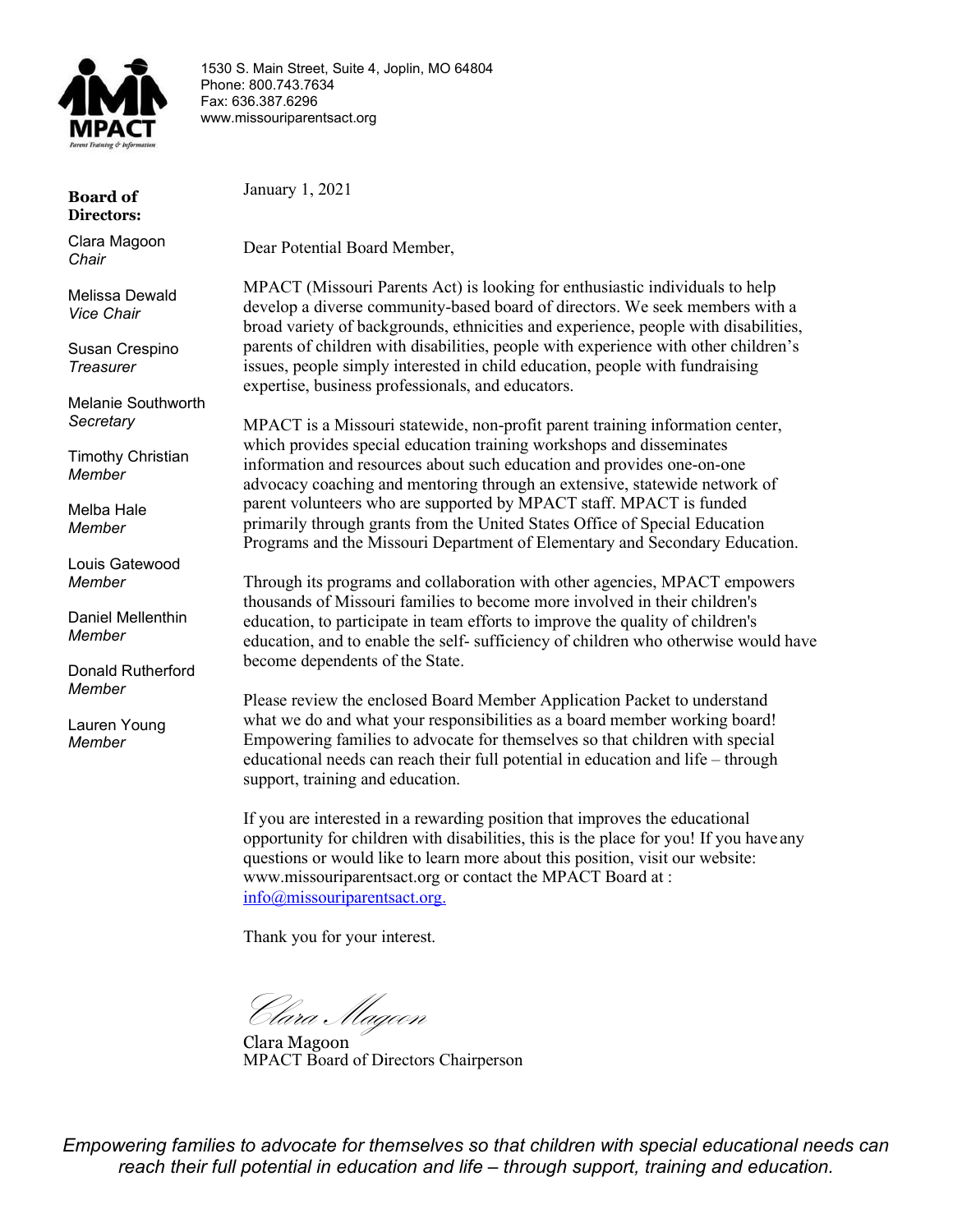

#### **Executive Summary**

#### **About Us**

MPACT is a statewide, nonprofit organization that empowers thousands of Missouri parents to become more involved in their children's education, to participate in team efforts to improve the quality of children's education, and to enable the self-sufficiency of children with disabilities.

We have two core programs: the Parent Training and Information Center, which provides special education training workshops and information and resource dissemination, and the Parent Mentor Program, which provides one-on-one advocacy, coaching and mentoring through an extensive network of volunteers, supported by MPACT staff. We also have a STELLAR Project that serves families and youth transitioning from high school to adult life and beyond. We are funded through grants from the United States Office of Special Education Programs and the Missouri Department of Elementary and Secondary Education.

#### **Target Audience and Services**

Our primary goal is to assist parents in their efforts to advocate effectively for their children's educational rights and services. Located throughout Missouri, MPACT staff and volunteers work with individual families, parent groups, public and private agencies, professional organizations, schools and school districts and advocacy groups to achieve that goal.

We provide training sessions on a variety of subjects throughout Missouri, throughout the year. We maintain up-to-date information and training opportunities online as well.

All MPACT materials, training, support and mentoring services are provided FREE of charge.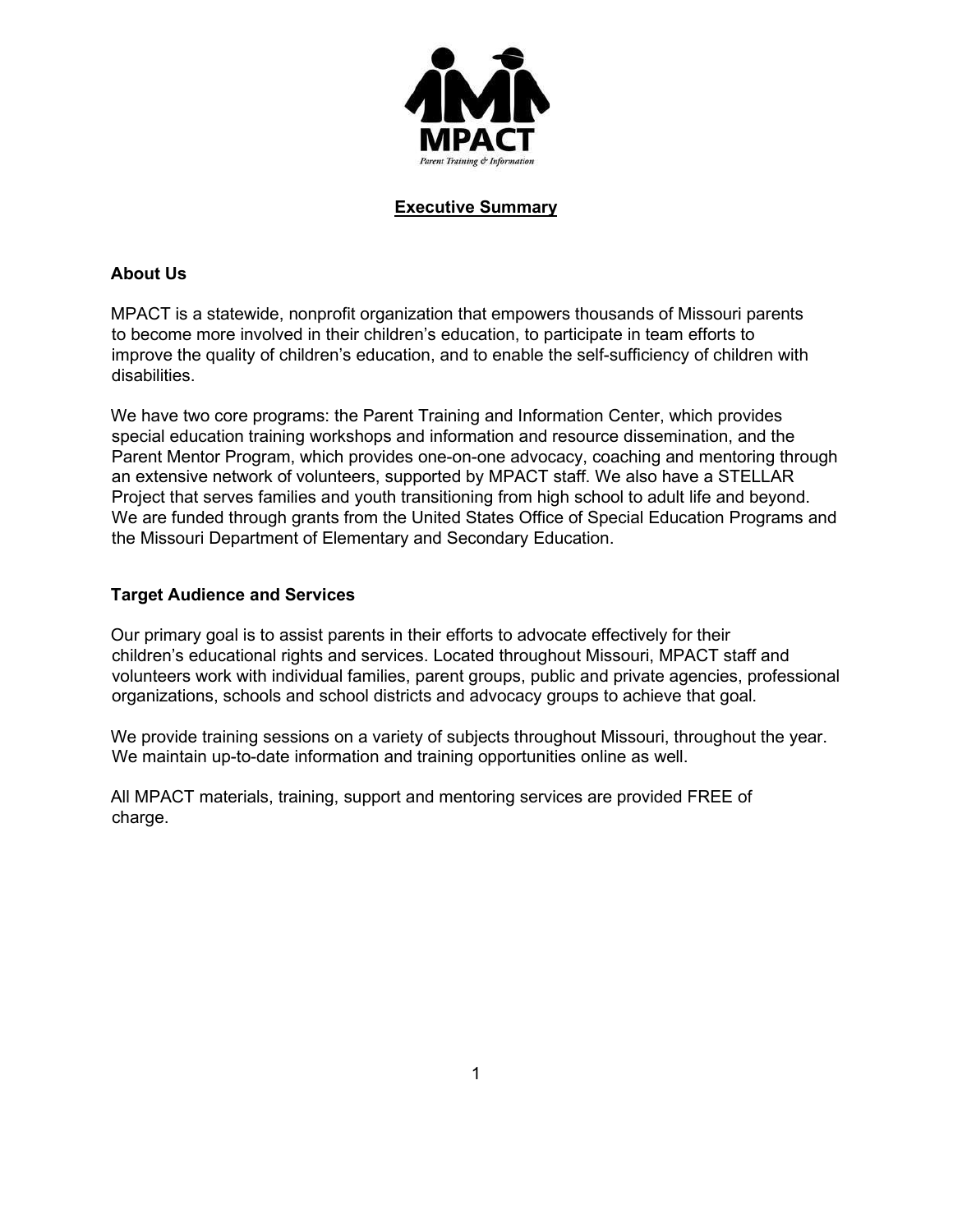

## **Board Member Expectations**

Thank you for your interest in serving the MPACT Board of Directors. Here we outline some of the current requirements and expectations of board members. MPACT Board Members must reside in Missouri.

### **Training and Education**

There are a number of areas where a new member may not have expertise when they join our board. Our Orientation Packet will seem unmanageable at first! But there will be training and support for new members as they become accustomed to our policies, procedures, many acronyms, and laws governing our provision of services and laws governing how our board must operate. Also – we are a friendly, welcoming bunch – so questions are always welcome.

### **Quarterly Board Meetings & Retreats**

We conduct four meetings per year, generally in a central location of the state or via a virtual platform. Each meeting is approximately four hours long. Once a year, in connection with a regular board meeting, the board has a retreat, involving an overnight stay, at which we work as a team on long- term planning, board education and other time-intensive activities. Reimbursement for mileage is available.

We conduct a number of meetings throughout the year electronically. These may be planned well in advance, for conferring and voting on live issues between quarterly meetings, or may be on much shorter notice, as circumstances arise requiring the board's attention. In addition, internal board committee meetings often are online.

Absence of any two consecutive absences from meetings or any two absences within the same year without prior notice to the board Secretary or MPACT Executive Director will trigger a review by the Governance Committee.

### **Committees**

Each board member must serve on at least one standing committee, and volunteer to participate on *ad hoc* committees as the need arises. MPACT's standing committees are the Executive Committee, the Internal Affairs Committee, the External Affairs Committee and the Governance Committee. Each committee carries ongoing responsibilities described in the bylaws and MPACT's strategic plan.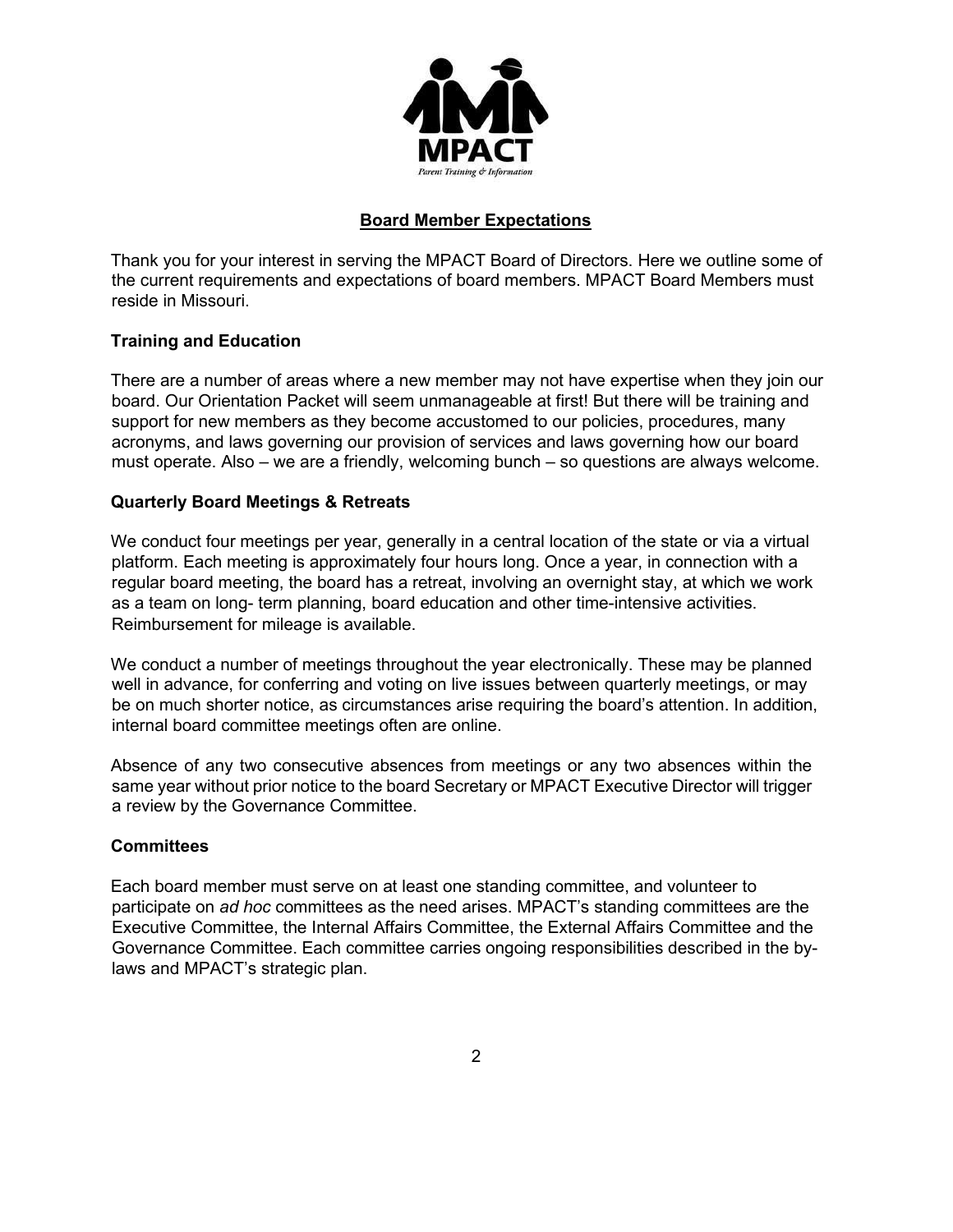

# **Fundraising**

The MPACT Board of Directors is responsible for all fundraising outside of our state and federal grants. We are new to these activities, but with a new fundraising plan, we are looking to really grow in skill, efficiency and results! Each board member is expected to participate in and attend each fundraising event.

Each board member must make a personal financial contribution to MPACT in an amount that is meaningful to them and demonstrates commitment to MPACT's mission.

### **Other time commitments**

In addition to formal meetings, each board member is expected to spend time between meetings completing research on committee tasks, assigned tasks, supporting fundraising efforts, self-education on special education issues and laws or on other general nonprofit board issues.

# **Other Details**

We expect our board members to advocate the mission of MPACT in the community!

Board Members serve a term of three years, with an option of renewal for another three- year term. After two terms, a board member must leave the board for at least one year, after which the member may reapply for board service.

Maintains confidentiality. Ensures no conflict of interest between the interests of MPACT personal, professional, and business interests. This includes avoiding actual conflicts of interest as well as perceptions of conflicts of interest.

### **Questions?**

Please contact us with any questions you have after reviewing the materials in this packet and the MPACT webpage [at www.missouriparentsact.org.](http://www.missouriparentsact.org/)

The board can be contacted by emailing [info@missouriparentsact.org.](mailto:info@missouriparentsact.org.)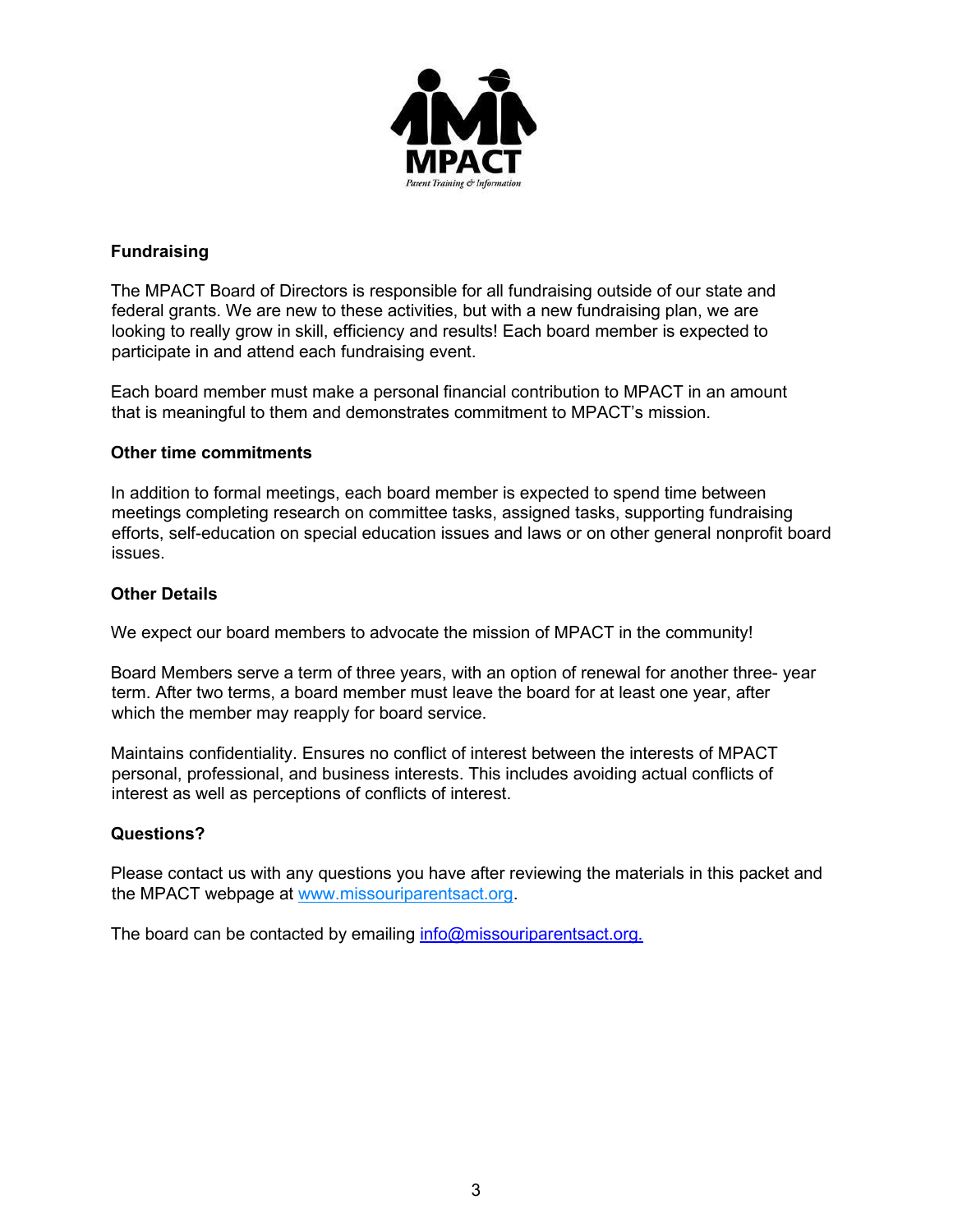

## **MPACT BOARD OF DIRECTORS APPLICATION**

| <b>Contact Information:</b> |  |
|-----------------------------|--|
|                             |  |
|                             |  |
|                             |  |

\*Eligible applicants must be residents of Missouri.

1. Please describe your past and present experiences and expertise you believe are relevant or helpful to serving as a member of the MPACT Board of Directors:

2. Why are you interested in serving on this board?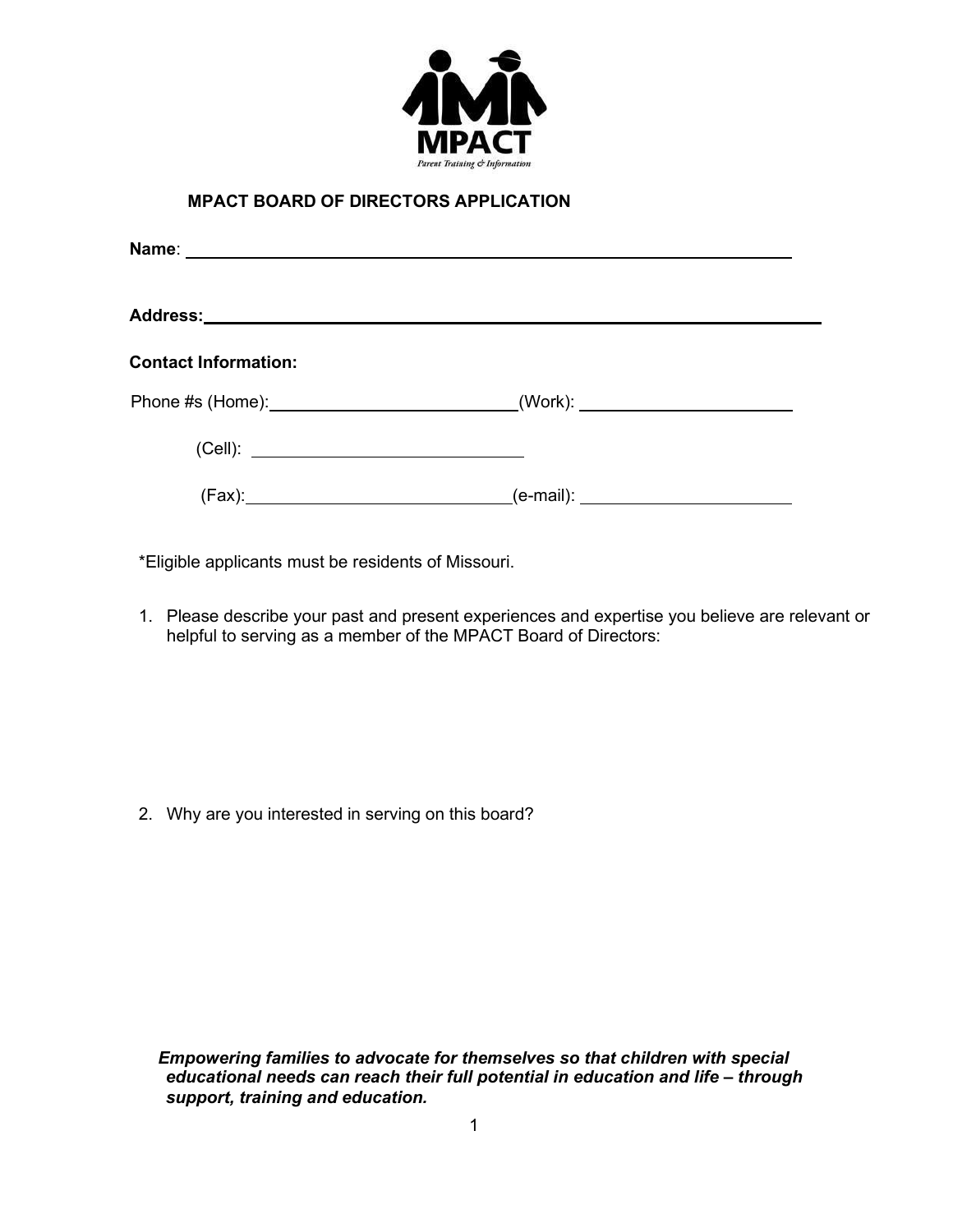

3. Have you had contact with MPACT before (received assistance, attended training, made a donation, or volunteered)? If so, please describe that experience:

4. Do you have previous Board experience? If so, please describe that experience (types of projects, executive positions, accomplishments, teamwork, or unique skills):

- 5. Please list other Boards that you have served on past in the past or serve on now (including periods of service):
- 6. Do you have previous business or professional experience you believe would be useful to the MPACT Board? Describe that experience (include items such as education, advocacy, fundraising, etc.):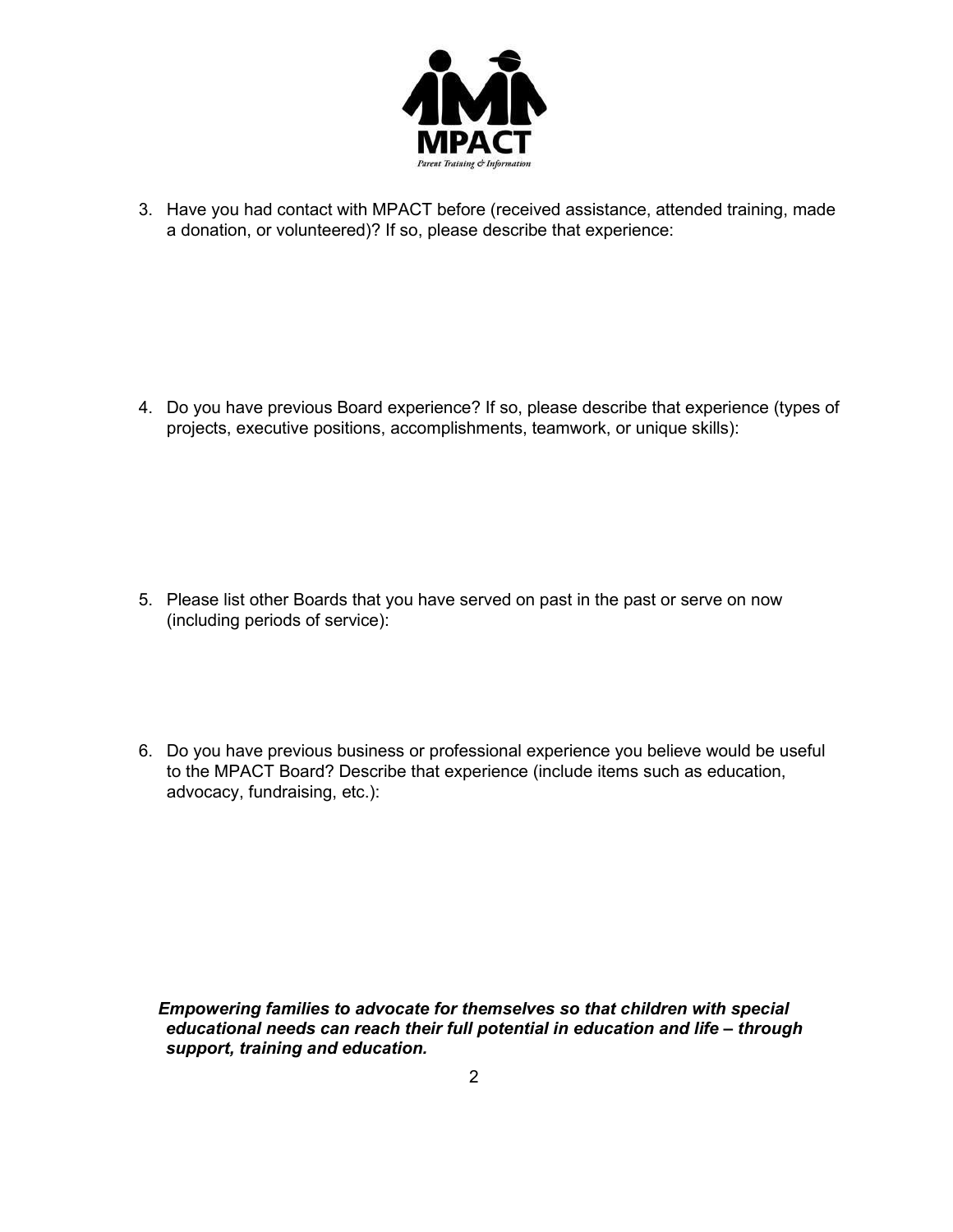

- 7. Do you have volunteer community service experience? Please describe that experience, going back as far into your history as you think is helpful:
- 8. What other organizations, parent support groups or advisory committees do you support (with either time, money, or otherwise)?
- 9. How can you help MPACT to make a difference in the community?

10. Do you feel that you will be able to meet MPACT's board member time commitments? These are described in the MPACT Board Member Fact Sheet, included in this packet.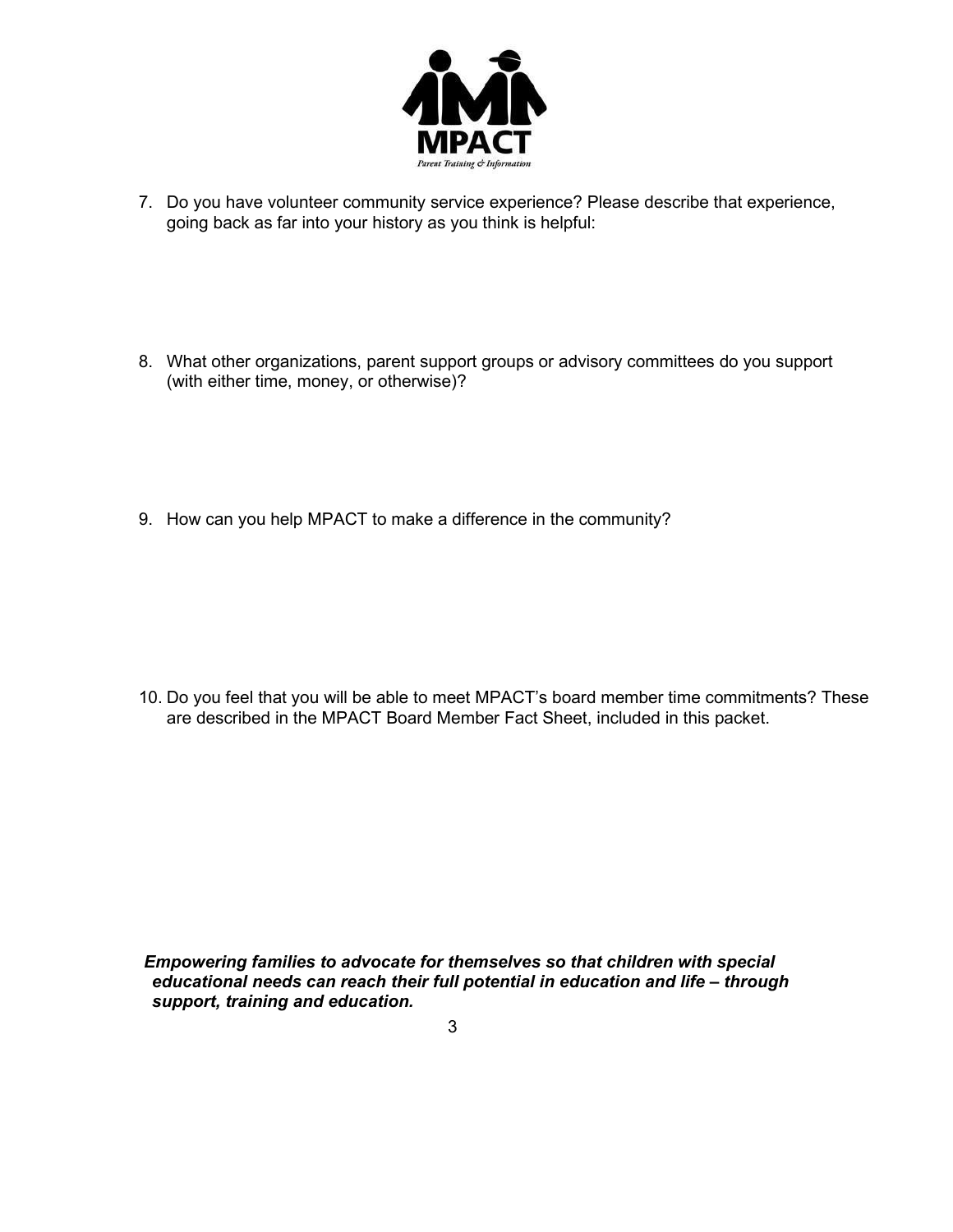

11. What expectations do you have of MPACT and your service to this organization?

| 12. Will you be willing to commit financially to MPACT?                                                        |    |  |  |  |
|----------------------------------------------------------------------------------------------------------------|----|--|--|--|
| 13. Are you a parent of a child with a disability: Yes No Ages: 1988 Moss.                                     |    |  |  |  |
| 14. Are you a person with a disability: Yes                                                                    | No |  |  |  |
| Please list 2-3 references:                                                                                    |    |  |  |  |
| 1. Name: 1. 2008. 2009. 2009. 2009. 2009. 2009. 2009. 2009. 2009. 2009. 2009. 2009. 2009. 2009. 2009. 2009. 20 |    |  |  |  |
| Phone Number: National Melationship Network 2012 19:00 Network 2012 19:00 Network 2013                         |    |  |  |  |
| Years Known: Vears                                                                                             |    |  |  |  |
|                                                                                                                |    |  |  |  |
| Phone Number: Relationship                                                                                     |    |  |  |  |
| Years Known: ___________                                                                                       |    |  |  |  |
| 3. Name: 1. 2008. 2. 2009. 2. 2009. 2. 2009. 2. 2009. 2. 2009. 2. 2009. 2. 2009. 2. 2009. 2. 2009. 2. 2009. 2. |    |  |  |  |
| Phone Number: No. 2016 Nelationship Nelationship                                                               |    |  |  |  |
| Years Known:                                                                                                   |    |  |  |  |